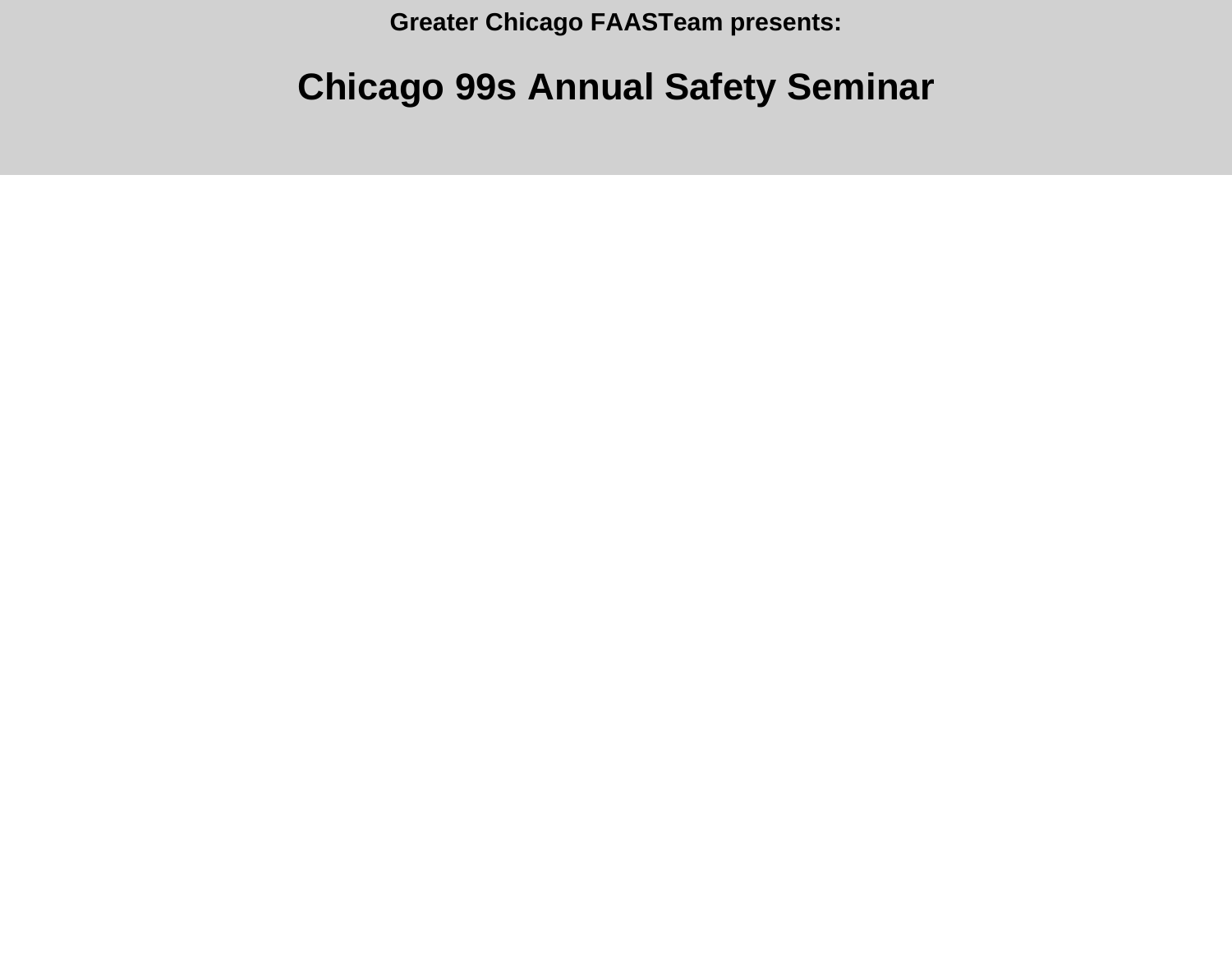Please click on and register for each seminar you would like to attend and receive WINGS credits for.

IFR EDUCATION SESSIONS

0830-0845 Introductions, Opening remarks & How to get your WINGS credit

0900-1100 IFR Competency Review, Part 1 & Part 2

1100-1200 What do you mean I can't fly direct? 1330-1430 Do you want more Go than No Go? 1430-1600 How to get the most out of an Aviation

Weather Briefing

VFR EDUCATION SESSIONS

0830-0845 Introductions, Opening remarks & How to get your WINGS credit

0900-1000 Surface Safety Runway Safety 1000-1100 International Navigation Around the World in a 310

1100-1200 Up to Date with your AME 1330-1430 Whiskey Tango Foxtrot, I'm flying VFR around Chicago

1430-1600 How to get the most out of an Aviation Weather Briefing

FLYING COMPANION SESSIONS

0915-1015 What Makes An Airplane Fly?

1025-1205 How Do We Get Where We Want To Go?

1330-1430 Can I Talk On The Radio?

## **Event Details**

**Sat, Jan 29, 2022 - 08:00 CDT Renaissance Suites Hotel**

1400 Milwaukee Ave Glenview, IL 60025



## **Contact: BARRY MOORE (224) 420-6880 barry\_dxb@yahoo.com**

Select #: GL03109550 Representative BARRY MOORE